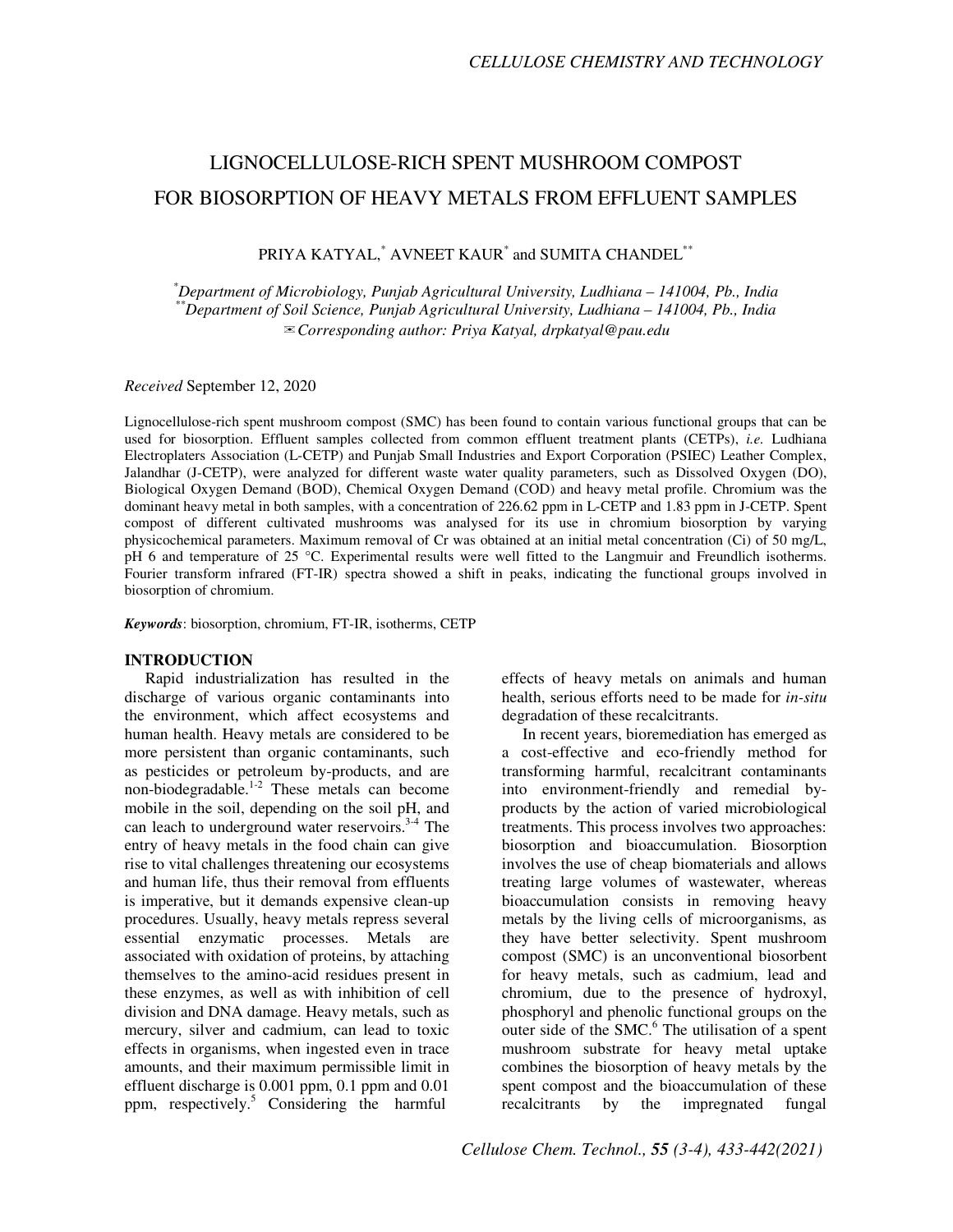mycelium.<sup>7</sup> The present study was conducted to explore the application of spent compost in effluent bioremediation and to contribute to finding an effective low-cost biosorbent.

## **EXPERIMENTAL**

#### **Characterization of common effluent samples**

Effluent samples were collected from common effluent treatment plants located in Ludhiana and Jalandhar. After filtration through Whatmann filter paper No. 1, they were analysed in terms of various physico-chemical quality indicators, such as pH, electrical conductivity (EC), total dissolved solids (TDS), total suspended solids (TSS), total hardness, dissolved oxygen (DO), biological oxygen demand (BOD5) and chemical oxygen demand (COD), as per standard methods.<sup>8</sup> The metal profile of the effluent samples was estimated using Inductively Coupled Argon Plasma Atomic Emission Spectroscopy (ICAP-AES).

#### **Standardisation of process parameters for biosorption of total chromium**

Spent mushroom compost of *Agaricus bisporus*, *Pleurotus florida*, *Calocybe indica* and *Volvariella volvacea*, received from the Mushroom Research Complex, Punjab Agricultural University, Ludhiana, was dried in an oven at 60 °C and ground to obtain a powder with particle size of 0.3-0.7 mm. Batch experiments were carried out in Erlenmeyer flasks to study the effect of various operating parameters, such as initial heavy metal concentration, pH and temperature, on biosorption of total chromium.

#### **Standard curve of chromium**

A stock solution of Cr (VI) was prepared by dissolving 2.83 g of  $K_2Cr_2O_7$  in 1000 mL of distilled water. From this stock solution, 50, 100, 200, 300, 400 and 500 ppm solutions were prepared by using distilled water, and 0.2 mL of concentrated sulphuric acid was added to test tubes. The concentration of total Cr ionic species was measured by a UV visible double beam spectrophotometer at  $440 \text{ nm}^9$ . The standard curve was plotted using metal concentration expressed in ppm and optical density at 440 nm (Fig. 1).

## **Effect of pH, temperature and initial metal concentration on biosorption**

The initial pH of the potassium dichromate solution was varied in the range of 2-10 (adjusted by addition of 0.1 N HCl and NaOH). 2 g of spent mushroom compost of different white rot fungi was added to the 50 ppm solution, under shaking at 250 rpm. The flasks were incubated at 25 °C for 2 h. Another set of flasks was prepared by using 50 ppm Cr concentration, with an optimized pH, and incubated at different temperatures (15, 25, 35 and 45  $^{\circ}$ C) under shaking at 250 rpm.

Similarly, to optimize the substrate concentration, adsorption was studied in flasks by varying initial metal concentration, at the selected optimum pH and optimum temperature for each spent mushroom compost. The flasks were shaken at 250 rpm for 2 h. The filtrate was collected and samples were analyzed for Cr removal.



Figure 1: Standard curve for chromium estimation

#### **Adsorption isotherm**

The equilibrium of biosorption of heavy metals was modeled using adsorption isotherms. The Langmuir and Freundlich isotherms were applied to describe the adsorption equilibrium. The Langmuir adsorption isotherm is a nonlinear sorption model, which suggests that the uptake occurs on a heterogeneous surface by monolayer sorption without interaction between adsorbed molecules. In addition, it also assumes uniform energies of adsorption onto the surface.<sup>10</sup> The linearized form of this model is the following:

$$
C_e/q_e = C_e / q_{max} + 1 / b q_{max}
$$
 (1)

where  $C_e$  is the metal concentration at equilibrium,  $q_e$  – the equilibrium metal biosorption uptake,  $q_{max}$  – the maximum metal biosorption rate and b – Langmuir constant. The values of  $q_{max}$  and b were calculated from the slope and intercept of the graph.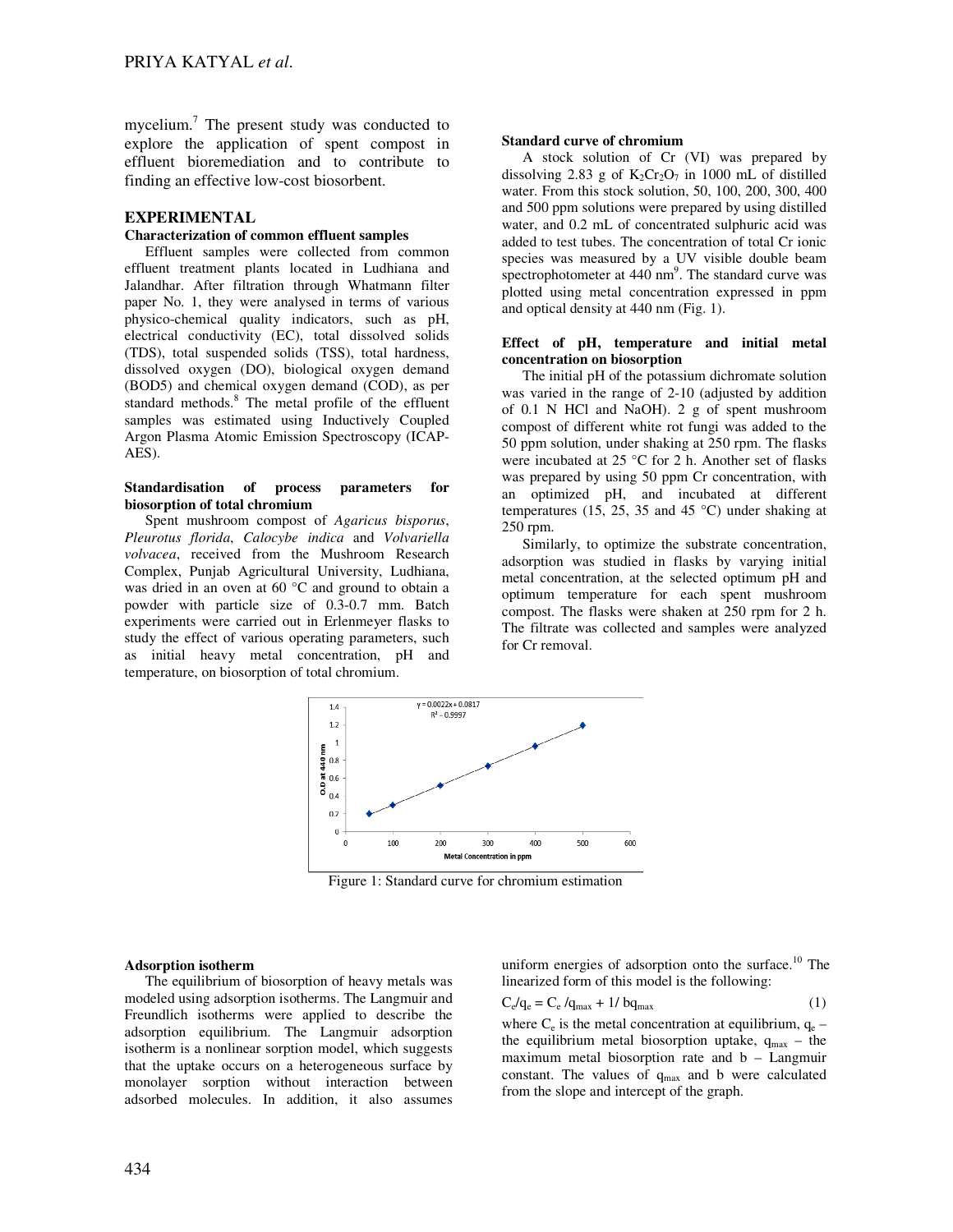The Freundlich isotherm is a nonlinear adsorption model, which proposes monolayer sorption with heterogeneous distribution of active sites, accompanied by interactions between adsorbed molecules. The logarithmic form of this isotherm is:

$$
Log q_e = log K_f + 1/n log C_e
$$
 (2)

where  $q_e$  and  $C_e$  are the same as in Eq. (1),  $K_f$  – Freundlich constant, indicating adsorption capacity and  $n$  – empirical constant. The values of  $K_f$  and n were calculated from the intercept and slope of the graph, respectively.

#### **FTIR analysis**

FTIR analysis provides an insight into the adsorption process. The functional groups, involved in the adsorption process were determined by analyzing the peaks obtained. Differences in the peaks of the spent mushroom substrate before and after adsorption can be investigated by Fourier transform infrared spectroscopy. Metal binding was indicated by the shift in the ratio of the peaks related to protonated and

dissociated carboxyl groups. These peaks reveal the important groups involved in the adsorption process.<sup>11</sup>

Fourier transform infrared (FT-IR) spectroscopy (Model Thermo Nicolet, 6700 USA) was carried for *Agaricus bisporus* SMC to identify the characteristic functional groups participating in the biosorption of metal ions.

#### **RESULTS AND DISCUSSION**

#### **Characterization of effluent samples from CETPs**

The sample collected from L-CETP was found to have an acidic pH value (2.3) because electroplating effluents are generated from washing, rinsing and batch dumps that contain soluble forms of various metal ions, such as brass, nickel, cadmium, zinc, copper *etc*. On the other hand, the sample from J-CETP was found to possess alkaline pH (8.64), as it caters the needs of tannery industry. Alkaline pH is related to the use of lime pelt during tanning (Table 1).

| Table 1                                                         |
|-----------------------------------------------------------------|
| Physicochemical and heavy metal profile of the effluent samples |

| Parameters*                              | L-CETP               | <b>J-CETP</b>    | Permissible limits<br>as per CPCB |
|------------------------------------------|----------------------|------------------|-----------------------------------|
| pH                                       | $2.3 \pm 0.2$        | $8.64 \pm 0.1$   | $6.0 - 9.0$                       |
| Colour                                   | Green                | Deep brown       | Clear                             |
| Temperature $(^{\circ}C)$                | $24.8 \pm 0.2$       | $26.9 \pm 0.1$   | 40.0                              |
| $EC$ ( $\mu$ S/cm)                       | $1849 \pm 3.3$       | $1061 \pm 1.4$   | 2500                              |
| Total hardness (mg CaCO <sub>3</sub> /L) | 779.29±0.2           | $982.55 \pm 0.1$ | 200-500                           |
| Total solids (TS) (mg/L)                 | $640.7 \pm 0.4$      | $964.8 \pm 0.1$  | 100                               |
| Total dissolved solids (TDS) (mg/L)      | $594.4 \pm 0.2$      | 756.9±0.2        | 500                               |
| DO (mg $O_2/L$ )                         | $4.39 \pm 1.5$       | $9.20 \pm 1.6$   |                                   |
| $BOD$ (mg $O2/L$ )                       | $13.2 \pm 2.1$       | $71.5 \pm 1.6$   | 30                                |
| $COD$ (mg $O_2/L$ )                      | $320 \pm 0.2$        | $240 \pm 0.3$    | 250                               |
| Metals                                   | L-CETP               | <b>J-CETP</b>    | Permissible limit                 |
|                                          |                      |                  | as per CPCB                       |
|                                          | Concentration (ppm)* |                  |                                   |
| Arsenic (As)                             | 0.06                 | 0.06             | 0.2                               |
| Boron (B)                                | 10.05                | 5.65             |                                   |
| Calcium (Ca)                             | 49.15                | 38.88            |                                   |
| Cadmium (Cd)                             | 0.02                 | 0.32             | 2.0                               |
| Chromium (Cr)                            | 226.62               | 1.83             | 0.1                               |
| Cobalt (Co)                              | 0.14                 | 0.01             | 3.0                               |
| Copper (Cu)                              | 7.07                 | 0.56             | 5.0                               |
| Iron $(Fe)$                              | 2189.67              | 20.34            | 3.0                               |
| Magnesium $(Mg)$                         | 159.44               | 215.33           |                                   |
| Manganese (Mn)                           | 26.38                | 0.10             | 2.0                               |
| Nickel (Ni)                              | 28.12                | 0.10             | 3.0                               |
| Phosphorus (P)                           | 158                  | 4.09             |                                   |
| Lead (Pb)                                | 0.77                 | 0.39             | 0.1                               |
| $\text{Zinc}(\text{Zn})$                 | 20.03                | 4.43             | 5.0                               |

\*Data represent mean of triplicate observations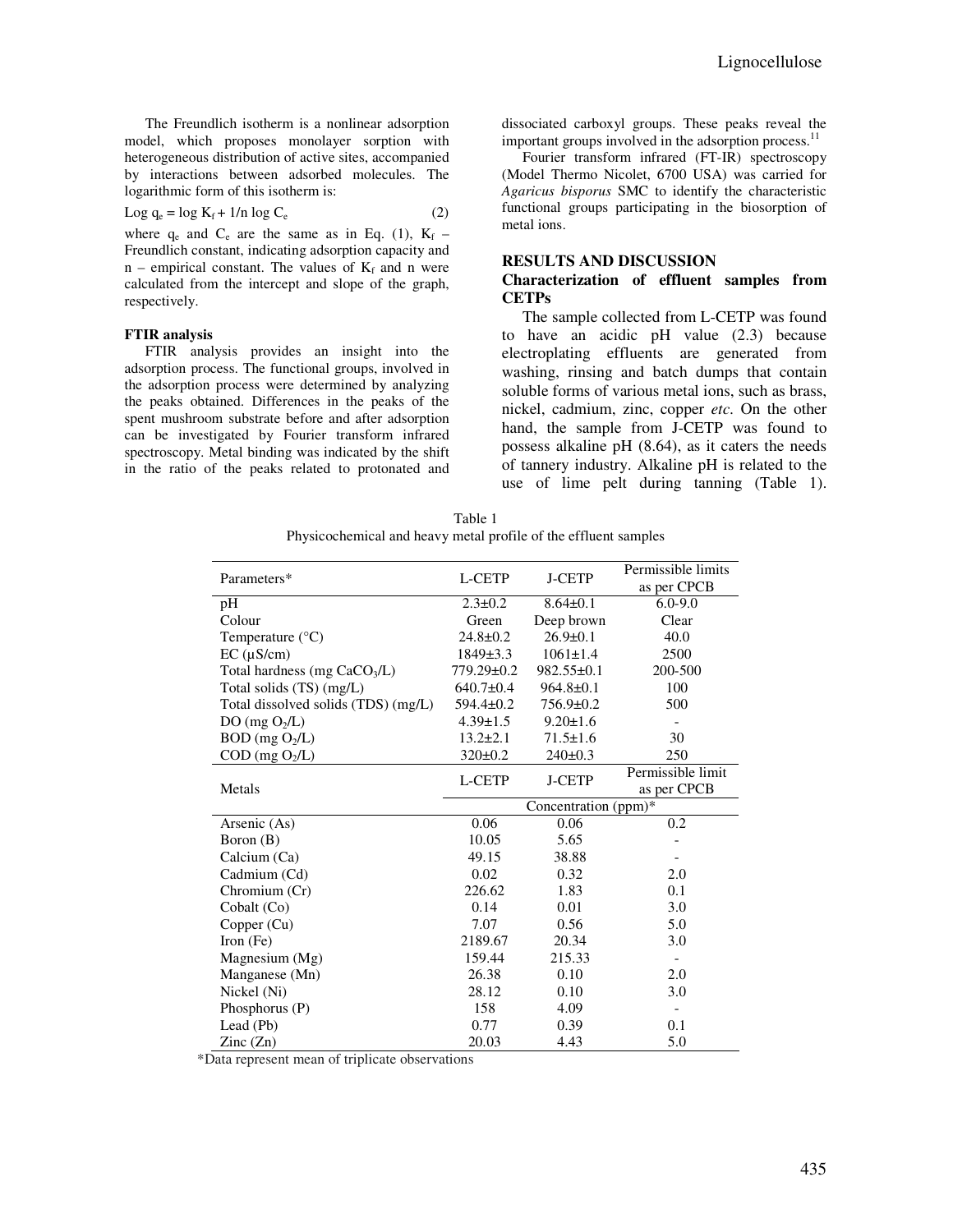The colour of the electroplating industry effluent was green due to the presence of a high amount of nickel, iron and zinc, whereas the colour of the tannery effluent was deep brown due to the presence of tannic compounds and other impurities. A very high EC value was observed in the L-CETP sample due to the presence of a high level of salts of various metals in the effluent. Similarly, in the J-CETP sample, the EC value was 1061 mS/cm, which was mainly due to the addition of a significant amount of sodium and chromium salts during the pickling and chrome tanning. The hardness of both effluent samples was very high (779.29 mg equivalent  $CaCO<sub>3</sub>/L$ and 982.55 mg equivalent  $CaCO<sub>3</sub>/L$ ) because of a high concentration of multivalent cations in water. Total solids were high in J-CETP (964.8 mg/L), as shown by the more pronounced turbidity, as compared to that of the L-CETP sample (640.7 mg/L). The values of total dissolved solids were observed to be high in the sample from J-CETP (756.9 mg/L), as compared to L-CETP (594.4 mg/L), which was mainly due to the presence of insoluble and soluble organic compounds.

In L-CETP, DO was very low  $(4.39 \text{ mg } O<sub>2</sub>/L)$ due to high concentration of pollutants and BOD values were also observed to be low – of 13.2 mg  $O<sub>2</sub>/L$ , indicating the water sample had a high load of heavy metals rather than other organic pollutants. An abnormally low pH (2.30) in the effluent sample can result in a significant decrease in the rate of removal of organic compounds from the effluent by reducing microbial activity, which can be responsible for a significantly low BOD value. On the other hand, sample 2 had a high value of DO (9.20 mg  $O<sub>2</sub>/L$ ), indicating that the water sample had an indigenous microflora. BOD values were observed to be high (71.0 mg/L) due to a high amount of organic matter from various chemicals used during the processing of hides and skins. It has been reported that a significant part of the chemicals used in the tanning process are not actually absorbed in the process and discharged into the environment. The L-CETP sample had high COD values (320 mg  $O<sub>2</sub>/L$ ), indicating the presence of biologically resistant organic materials, whereas J-CETP was found to have a value of 240 mg  $O<sub>2</sub>/L$ , which was within the limits prescribed by the Central Pollution Control Board (CPCB)  $(i.e. 250 \text{ mg } O<sub>2</sub>/L)$ .

The metal profile of the effluent samples was determined by using Inductively Coupled Argon Plasma-Atomic Emission Spectroscopy (ICAP-AES). The results showed that, in the L-CETP effluent, among the major heavy metals of environmental concern, total Cr was found to be the dominant heavy metal contaminant with a concentration of 226.62 ppm, followed by nickel  $(28.12 \text{ ppm})$ , lead  $(0.77 \text{ ppm})$  and cadmium  $(0.02 \text{ ppm})$ ppm). Sample 2 (J-CETP) was found to have a much lower concentration of these heavy metals of environmental concern, as compared to L-CETP, whereby the concentration of total Cr was 1.83 ppm, followed by lead (0.39 ppm) and nickel (0.10 ppm). As shown in Table 1, the permissible limit given by CPCB for the discharge of effluent is 0.1 ppm for Cr, 3.0 ppm for Ni and 0.1 ppm for Pb, indicating that the wastewater coming from both industries needs to be treated before its discharge into water bodies.

Earlier studies<sup>12-13</sup> also reported that the pH of an electroplating industry effluent was 3, with COD and BOD values of 240 mg  $O<sub>2</sub>/L$  and 8.08 mg  $O_2/L$ , respectively. The values of pH, temperature, EC, TDS, TSS, BOD and COD of electroplating industry effluents has been reported to be 2.5, 25, 1680 mS/cm, 360 mg/L, 675 mg/L, 101 mg  $O<sub>2</sub>/L$  and 371 mg  $O<sub>2</sub>/L$ , respectively. Similarly, for tannery effluents – the pH, colour, EC, TS, TDS, COD and BOD were reported as: about 7.08, brown, 9070, 6867.3, 492, 2749.8 and 1099.2, respectively.<sup>14</sup> The heavy metal profile of the tannery effluent indicated that the concentration of chromium (total) was 106.51 mg/L, with hexavalent chromium – 3.67 mg/L, trivalent chromium – 102.84 mg/L, nickel – 21.70 mg/L, copper  $-2.78$  mg/L, zinc  $-9.20$  mg/L and cadmium –  $0.35$  mg/L.<sup>15</sup> Another study has also shown the presence of heavy metals in a tannery effluent, in which the concentrations of cadmium, lead, nickel, copper and zinc were 11.2 mg/L, 6.6 mg/L, 2.3 mg/L, 2.4 mg/L and 3.3 mg/L, respectively.<sup>16</sup> In 2015, the metal species profile of an electroplating industry effluent indicated the concentration of calcium, magnesium, sodium, potassium and nickel ions to be of 273 mg/L, 255 mg/L, 98 mg/L, 43 mg/L and 126 mg/L, respectively.<sup>17</sup>

Biosorption is a process that is influenced by various operating parameters, such as pH, temperature and initial metal concentration. Thus, for maximum biosorption of heavy metals, all these parameters were standardized.

# **Influence of pH**

The effect of pH on Cr biosorption by the spent mushroom compost of *Agaricus bisporus*, *Pleurotus florida*, *Calocybe indica* and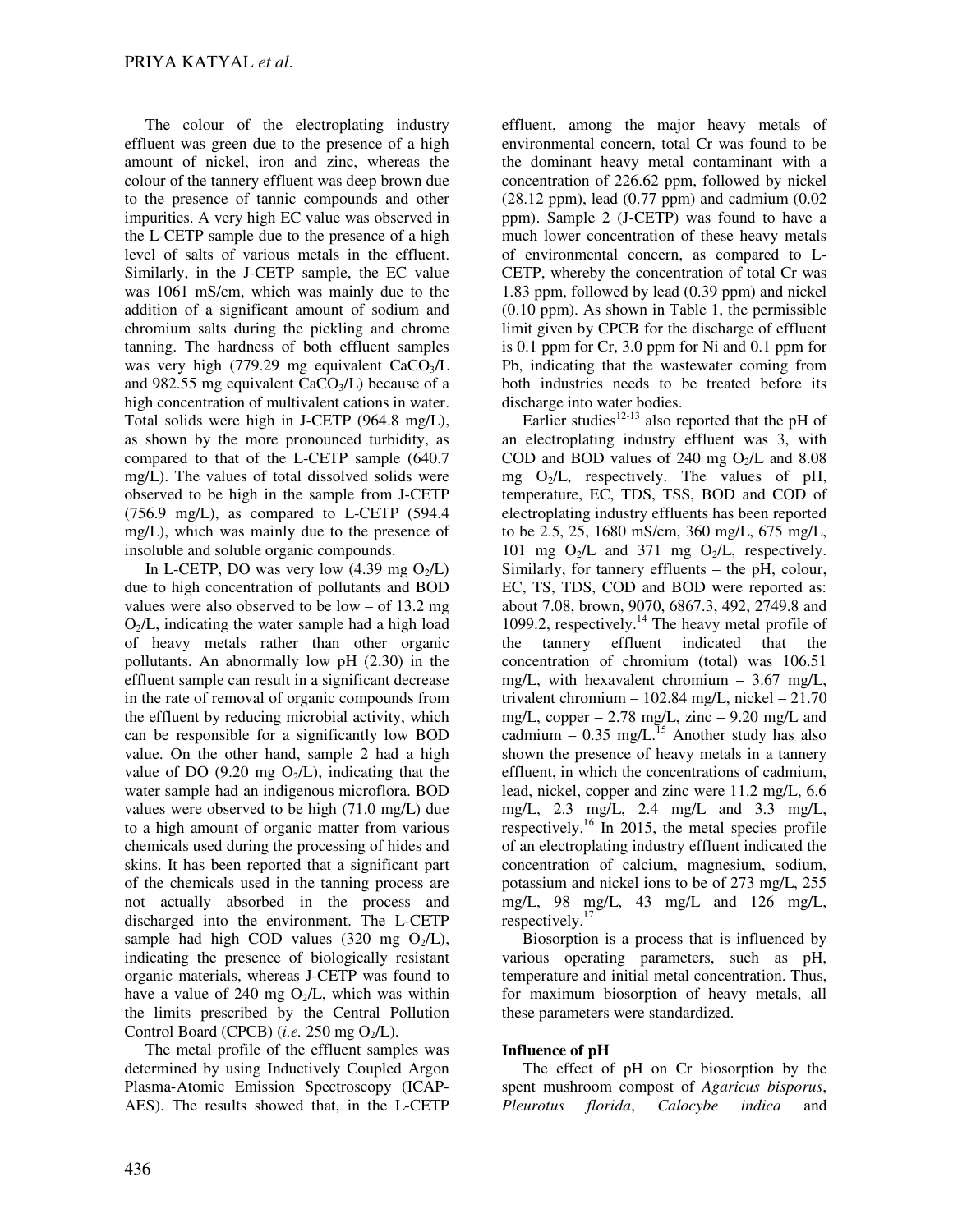*Volvariella volvacea* was studied over a pH range of 2-10, with continuous agitation at 250 rpm. It was observed that biosorption was high at acidic pH for all the four selected white rot fungi. This could have been due to high solubility of the metals in the pH range of 4-6. For the SMC of *Agaricus bisporus*, the pH of 4.0 was found to show maximum removal (%) of total chromium, while for the SMC of *Pleurotus florida*, *Calocybe indica* and *Volvariella volvacea*, the optimum pH value was 6.0 (Fig. 2).

It has been illustrated that the optimum pH for biosorption by spent mushroom compost of *Agaricus bisporus*<sup>18</sup> was 1.0. Meanwhile, another study reported that the optimum pH for biosorption of Cr (VI) by *Pleurotus mutilis*<sup>19</sup> was around 5.4. Similarly, for Pb, it has been reported that the optimum pH for biosorption of Pb by

*Pleurotus florida*<sup>20</sup> was 7.0. The optimum pH for the removal of Pb by *Calocybe indica*<sup>16</sup> was reported to be 5.0.

#### **Influence of temperature**

The adsorption on spent mushroom compost was studied in the temperature range of 15-45 °C. The maximum percent removal of Cr was achieved at a temperature of 25 °C for *Agaricus bisporus* spent compost (60.63%), *Pleurotus florida* spent compost (72.45%) and *Calocybe indica* spent compost (66.09 %), whereas *Volvariella volvacea* spent compost showed 32.45% removal at 35 °C (Fig. 2). An increase in temperature in the suitable range increases the rate of adsorbate diffusion across the external boundary layer.



Figure 2: Influence of pH and temperature on biosorption of total Cr with SMC as adsorbent. Note: A.smc – *Agaricus bisporus* based spent mushroom compost (SMC), P.smc – *Pleurotus florida* based SMC, C.smc – *Calocybe indica* based SMC, V.smc – *Volvariella volvacea* based SMC



Figure 3: Influence of initial metal concentration on (a) sorption capacity and (b) removal of total Cr with SMC as adsorbent at optimized pH and temperature. Note: A.smc – *Agaricus bisporus* based SMC at pH 4.0 and temperature 25 °C, P.smc – *Pleurotus florida* based SMC at pH 6.0 and temperature 25 °C, C.smc – *Calocybe indica* based SMC at pH 6.0 and temperature 25 °C, V.smc – *Volvariella volvacea* based SMC at pH 6.0 and temperature 35 °C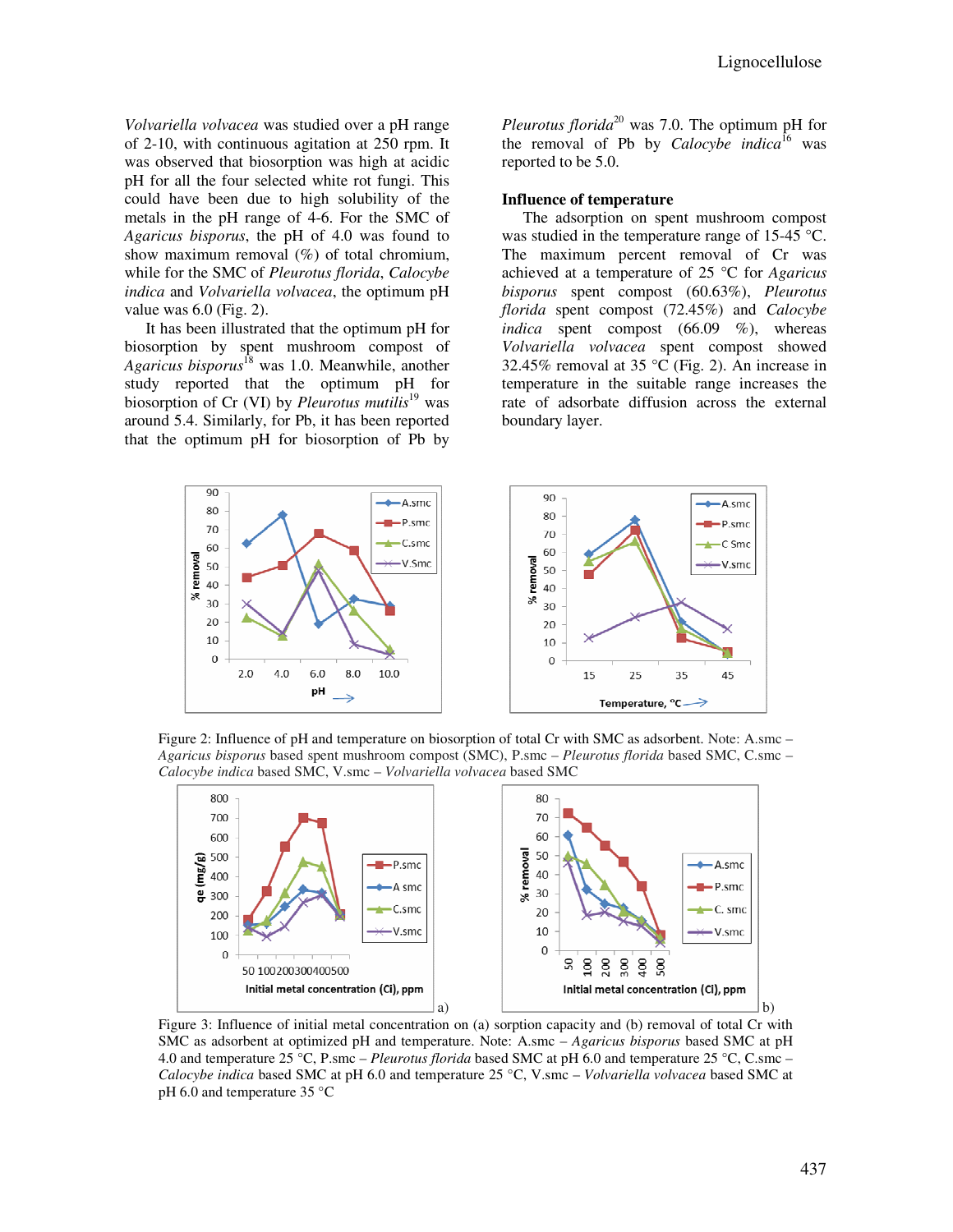Earlier studies reported that the optimum temperature for biosorption by the spent mushroom compost of *Agaricus bisporus* and *Pleurotus mutilis* was 20 °C.<sup>18-19</sup> A temperature of  $28 \pm 2$  °C has been found to be optimum for *Calocybe indica* for the removal of lead from aqueous solutions.<sup>16</sup>

## **Influence of initial concentration of metal ions**

The initial metal concentration in the solution influences the equilibrium uptake of total Cr. It was seen that increasing the initial metal concentration increases the sorption capacity, which was mainly due to the equilibrium process. A higher initial metal concentration provided an increased driving force necessary to overcome all mass transfer resistance of metal ions between the aqueous and the solid phases, resulting in higher probability of collision between metal surfaces, which results in a higher metal uptake. As illustrated in Figure 3a, the effect of varying initial metal concentration on the sorption capacity of all the selected spent mushroom compost types was studied. It was seen that with increasing initial metal concentration, after 300 ppm, a decline in sorption capacity was observed and the biosorbent showed a trend of saturation at high concentrations.

As illustrated in Figure 3b, the effect of varying initial metal concentration on the percent removal was studied for all the selected spent mushroom compost types. The concentration of 50 ppm showed the maximum removal of Cr for *Pleurotus florida* SMC (72.45%), followed by *Agaricus bisporus* SMC (60.63%), *Calocybe indica* SMC (49.72%) and *Volvariella volvacea* SMC (46.09%).

In earlier studies, the optimum initial metal concentration for biosorption by the spent mushroom compost of *Agaricus bisporus* and *Pleurotus mutilis* was recorded to be 100 ppm.<sup>18-19</sup> Also, an initial metal concentration of 10 mg/L has been reported to be optimum for the removal of lead by *Calocybe indica* from aqueous solutions.<sup>16</sup>

## **Adsorption isotherms**

The equilibrium of biosorption of heavy metals was modeled using adsorption isotherms. The Langmuir and Freundlich isotherms were applied to describe the adsorption equilibrium. The linearized plots of Ce/qe *versus* Ce are illustrated in Figure 4, and the Langmuir parameters were calculated from the slope and intercept of the graph.



Figure 4: Langmuir isotherms and isotherm parameters for (a) *Agaricus bisporus*, (b) *Pleurotus florida*, (c) *Calocybe indica* and (d) *Volvariella volvacea* as biosorbents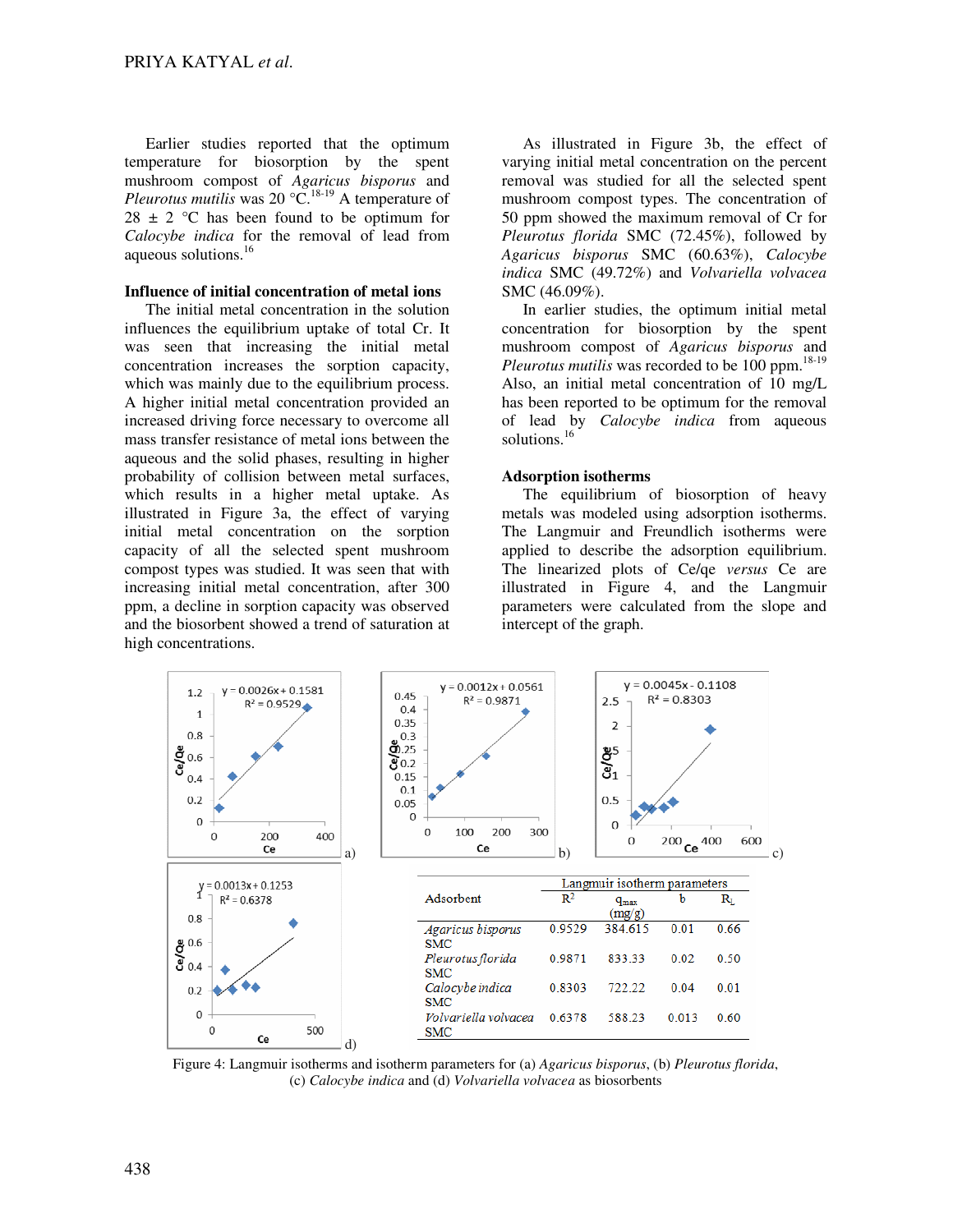

Figure 5: Freundlich isotherms and isotherm parameters for (a) *Agaricus bisporus*, (b) *Pleurotus florida*, (c) *Calocybe indica* and (d) *Volvariella volvacea* as biosorbents

Further analysis of the Langmuir isotherm model was made by finding the value of  $R_L$ , the variation in the range of 0-1 indicates a favourable adsorption process. The value of  $R_L$  = 1 indicates that the adsorption is linear and if  $R_L$  = 0, it is irreversible.<sup>21</sup> The value of  $R_L$  was 0.66, 0.50, 0.01 and 0.60 for *A. bisporus*, *P. florida*, *C. indica* and *V. volvacea* based SMC, indicating favourable adsorption for all the selected biosorbents of white rot fungi.

It has been reported the values of  $R^2$ ,  $q_{max}$  and b to be 0.99, 8.00 mg/g and 0.07 for *Agaricus bisporus* as adsorbent, and 0.916, 23.25 and 1.13 using *Pleurotus mutilius* as biosorbent.<sup>18-19</sup> For biosorption of lead using *Pleurotus florida* as adsorbent, the values of  $\mathbb{R}^2$ ,  $q_{\text{max}}$  and b have been reported to be 0.967, 12.19 mg/g and 0.058, respectively.<sup>20</sup> Vimala and Das (2009) reported the values of  $\mathbb{R}^2$ ,  $q_{\text{max}}$  and b to be 0.9972, 24.09, 0.04, respectively, for biosorption of cadmium by *Calocybe indica* from aqueous solutions.<sup>16</sup>

The linearized plot of log  $C_e$  *versus* log  $q_e$  is given in Figure 5 and the estimated Freundlich isotherm parameters for the biosorption of Cr at an optimum temperature and pH are also mentioned, which were calculated from the graphical plot. The value of 1/n in the range of 1.0-10.0 indicates a favorable adsorption process.<sup>22</sup> The findings illustrated the favorable adsorption process for all the selected biosorbents.

The values of  $K_f$ ,  $R^2$  and n were found to be 1.79 mg/g, 0.97 and 0.32, respectively, with *Agaricus bisporus* spent compost as biosorbent, and 1.29 mg/g, 0.88, 1.32, respectively, with *Pleurotus mutilus* as adsorbent.<sup>18-19</sup> Using *Pleurotus florida* as adsorbent, the values of  $K_f$ ,  $R<sup>2</sup>$  and n were shown to be 0.954, 0.906 and 1.61, respectively, for biosorption of lead.<sup>20</sup> Meanwhile, using *Calocybe indica* as biosorbent of cadmium from aqueous solutions, the values of  $K_f$ ,  $R^2$  and n were reported to be 0.9498, 2.27 and 1.99, respectively.<sup>16</sup> Here,  $K_f$  is an indicator of the adsorption capacity, a higher  $K_f$  value indicates better adsorption capacity of the spent compost. Whereas n is a measure of the intensity of adsorption, a higher 1/n value indicates more favorable adsorption. Generally,  $n < 1$  is required for favorable adsorption. A value of n higher than 1 indicates that the intensity of adsorption is very low.

## **FTIR analysis**

The FT-IR spectra of the *Agaricus bisporus* compost mainly consist of two regions. The FT-IR spectra before and after adsorption are shown in Figures 6 and 7, while Table 2 presents the band assignment for functional groups before and after adsorption. The first region lies in the wavenumber range of  $1500-4000$  cm<sup>-1</sup> and represents the functional group region, indicating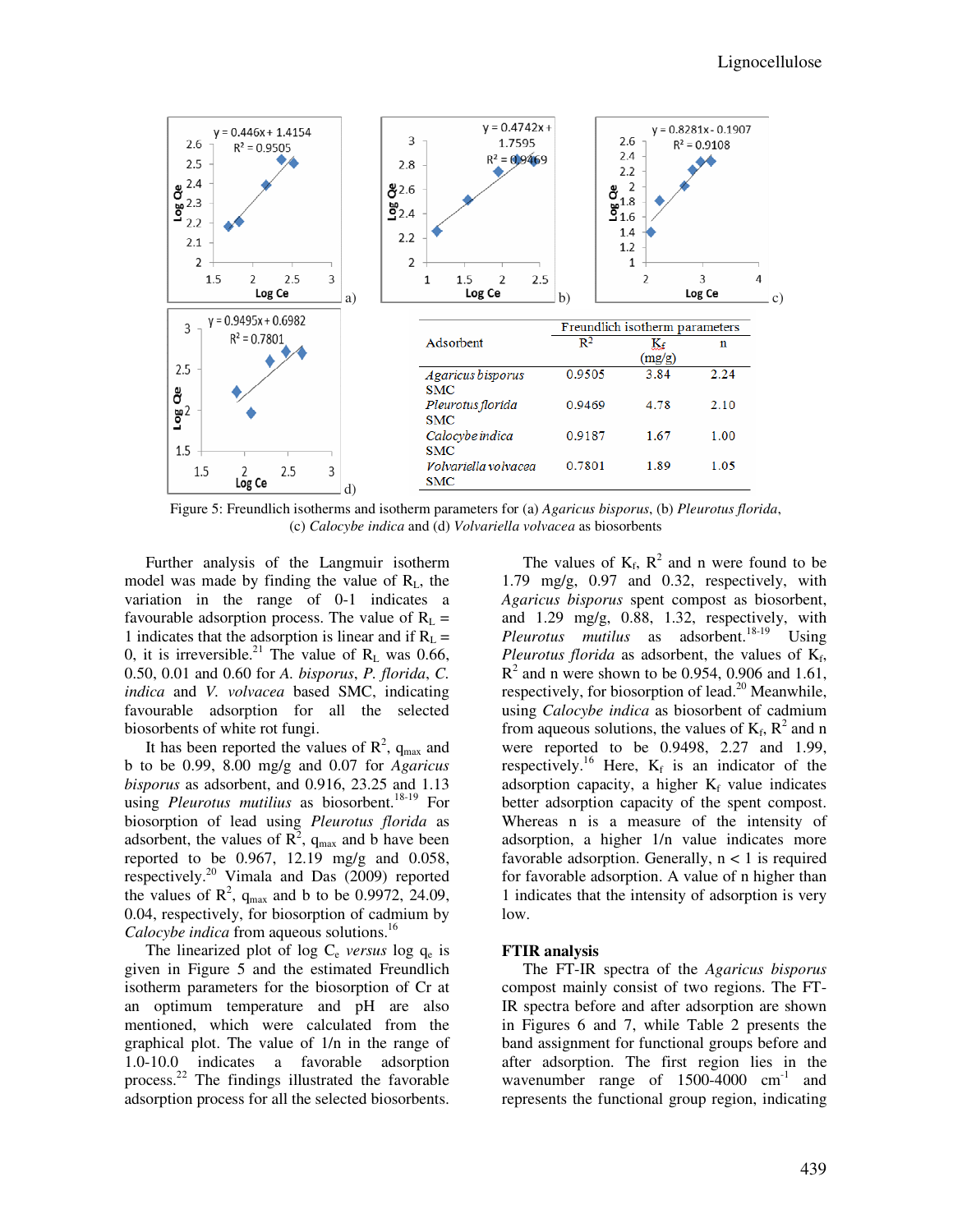the presence of specific functional groups at different wavenumbers. Thus, a peak at  $3400 \text{ cm}^{-1}$ indicates the presence of the N-H group. Another peak in the region of  $2800-3000$  cm<sup>-1</sup> indicates the CH group, while that in the range of 2400-3000 cm<sup>-1</sup> indicates the presence of the OH group. The absence of bands in the region of  $2100-2200$  cm<sup>-1</sup> indicates the absence of C≡N and C≡C bonds, whereas the presence of a number of bands in the region of  $1600-1800$  cm<sup>-1</sup> indicates the presence

of C=O bonds, which can be associated with complex ring deformation. The second region lies within the wavenumber range of  $500-1500$   $cm^{-1}$ and is called as the fingerprint region, which indicates multiple bond deformation. The characteristic bands in the range of 1027-1048 cm<sup>-1</sup> are indicative of the presence of complex polysaccharides. The multiple peaks at 3200-3500  $cm<sup>-1</sup>$  indicate O-H bond stretching vibrations.



Figure 6: FT-IR spectra of *Agaricus bisporus* SMC (a) before biosorption and (b) after biosorption of sample 1 (L-CETP)



Figure 7: FT-IR spectra of *Agaricus bisporus* SMC (a) before biosorption and (b) after biosorption of sample 2 (J-CETP)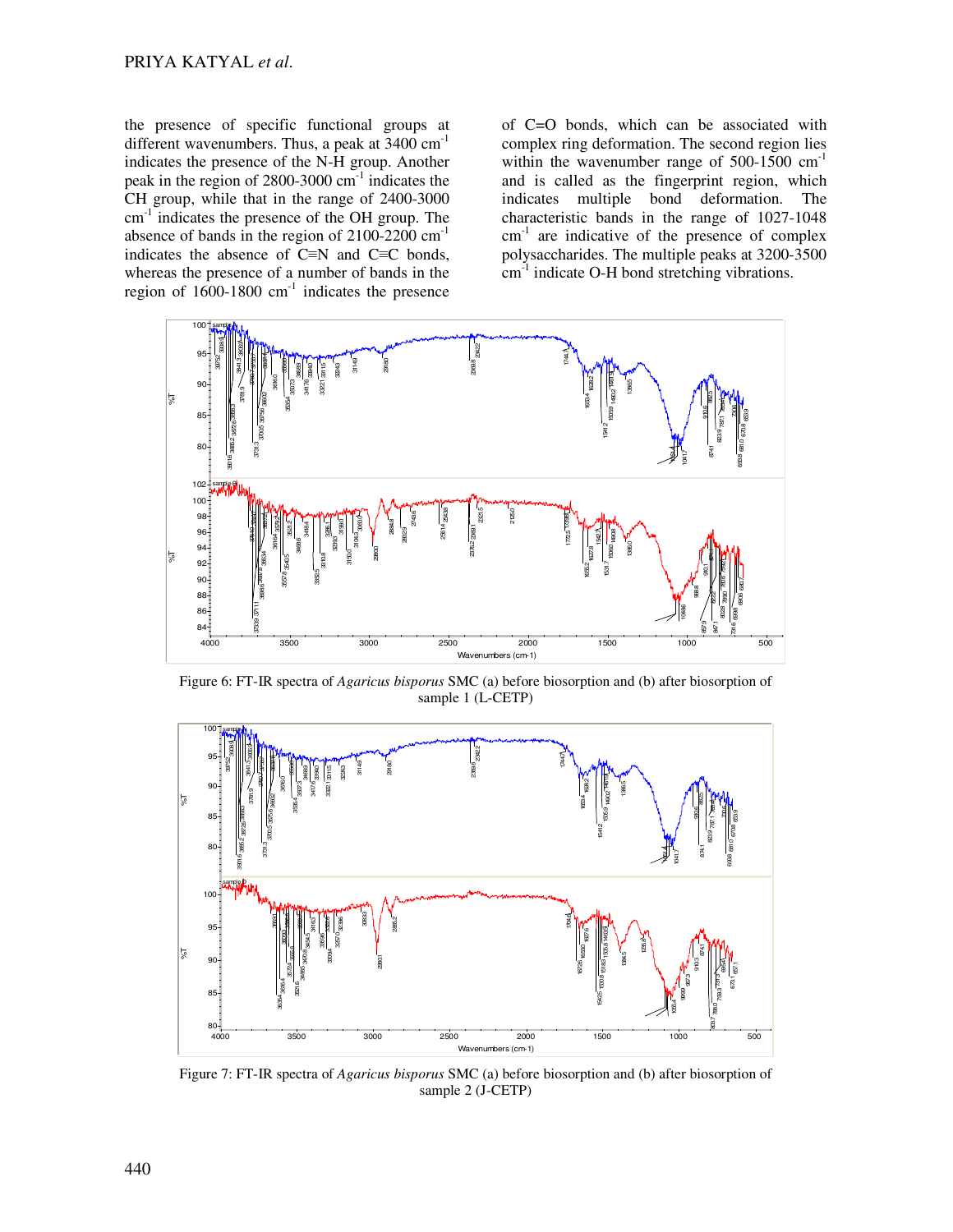Table 2 FT-IR spectra of spent mushroom compost before and after adsorption

| IR   | Adsorption bands $(cm-1)$ |                  |                    | Inference                                  |
|------|---------------------------|------------------|--------------------|--------------------------------------------|
| peak | Before adsorption         | After adsorption | <b>Differences</b> |                                            |
|      | 2918                      | 2884.8           | $-33.2$            | Stretching of CH and CH <sub>2</sub> group |
|      | 1041                      | 1048             | $+7$               | Differences in polysaccharides             |
|      | 1744.7                    | 1739.6           | $-5.1$             | Masking of protonated carboxyl group       |
|      | 2342.2                    | 2321.5           | $+20.7$            | Carboxylic group O-H bond stretch          |

In comparison with the control sample A, showing the peak at  $1744.7 \text{ cm}^{-1}$ , the treated sample (1) exhibited the peak at  $1739.6 \text{ cm}^{-1}$ . This peak corresponds to the presence of ketones, quinones and carboxylic acid esters. A similar shift was seen at the position  $2918 \text{ cm}^{-1}$ , which was present in the control sample A, but shifted to  $2980 \text{ cm}^{-1}$  in the treated sample, indicating the stretching of C-H and  $CH<sub>2</sub>$  group. The characteristic peak at  $1506.9 \text{ cm}^{-1}$  in the control and  $1506.0$  cm<sup>-1</sup> in the treated sample indicates the presence of lignin. The presence of the peak at  $1653.4$  cm<sup>-1</sup> in the control sample and at  $1655.2$  $cm<sup>-1</sup>$  in the treated sample indicated the presence of the  $CO<sub>2</sub>$  stretch of the carboxylic group and aliphatic alkanes. Similar variations have also been observed while comparing the control sample with sample (2).

A comparison of the adsorption capacity of SMC of different fungi (*A. bisporus*, *P. florida*, *C. indica* and *V. volvacea*) indicated maximum adsorption achieved by *P. florida* based SMC, showing a  $q_{max}$  value of 833.33 mg/g (Fig. 4) and a  $K_f$  value of 4.78 (Fig. 5). This can be related to the high lignolytic ability of *P. florida*, as compared to the other fungal genera used here. Higher lignolytic activity resulted in the creation of more voids for binding of the metal. The *P. florida* based SMC, therefore, can be used as an environmentally friendly effective and low-cost adsorbent.

## **CONCLUSION**

Based on the results obtained in the present study, it can be suggested that spent mushroom compost can be considered as a cost-effective biosorbent for removing heavy metals from aqueous media. The high  $q_{max}$  and  $K_f$  values of the SMC revealed its great potential as an adsorbent of heavy metals. Thus, the spent mushroom compost has a great potential to be developed into a green remediation technology due to its high uptake capacity, the possibility to reuse the biosorbent and recover the metals from it. More

in-depth studies are required to be done to further explore the potential of spent mushroom compost for possible heavy metal bioremediation of effluent wastewater.

*ACKNOWLEDGEMENTS*: The authors are highly thankful to Dr Rajeev Sikka from the Department of Soil Science, Punjab Agricultural University, Ludhiana, for providing the facility for heavy metal analysis by ICAP-AES.

## **REFERENCES**

<sup>1</sup> M. M. Lasat, *J*. *Environ*. *Qual*., **31**, 109 (2002), https://doi.org/10.2134/jeq2002.1090

<sup>2</sup> V. N. Kavamura and E. Esposito, *Biotechnol*. *Adv*., **28**, 61 (2010), https://doi.org/10.1016/j.biotechadv.2009.09.00 3 L. Santona, P. Castaldi and P. Melis, *J*. *Hazard*.

*Mater*., **136**, 324 (2006), https://doi.org/10.1016/j.jhazmat.2005.12.022

<sup>4</sup> K. Pakshiranjan, N. Worku, M. A. Acheampong, H. J. Lubberding and P. N. Lens, *Appl*. *Biochem*. *Biotechnol*., **170**, 498 (2013), https://doi.org/10.1007/s12010-013-0202-6

<sup>5</sup> Y. Zhou, J. Lie, Y. Zhang, J. Zhu, Y. Lu *et al*., *Water*, **10**, 1248 (2018), https://doi.org/10.3390/w10091248

<sup>6</sup> G. G. Chen, G. Zeng, L. Tang, C. Dua, X. Jiang *et al*., *J*. *Environ*. *Sci*., **17**, 756 (2005), https://scialert.net/eboardlivedna.php?issn=1819- 3412&id=1.8517

<sup>7</sup> H. Siasar and F. Sargazi, *Int*. *J*. *Rev*. *Life Sci*., **5**, 925 (2015)

<sup>8</sup> APHA American Public Health Association, "Standard Methods for the Examination of Water and Wastewater, 20<sup>th</sup> ed., Washington D.C., (2001), http://www.worldcat.org/oclc/779509419

9 S. Panchagnula and N Chintamani, *Int*. *J*. *Res*. *Appl*. *Sci*. *Eng*. *Technol*., **6**, 2023 (2018), https://doi.org/10.22214/ijraset.2018.1316

<sup>10</sup> K. Y. Foo and B. H. Hameed, *Chem*. *Eng*. *J*., **156**, 2 (2010), https://doi.org/10.1016/j.cej.2009.09.013

A. N. Kamarudzaman, C. C. Tay, A. Amnorzahira, H. H. Liew and S. Abdul-Talib, *Adv*. *Environ*. *Biol*., **8**, 1 (2014), http://www.aensiweb.com

<sup>12</sup> M. Periyasamy and M. R. Rajan, *J*. *Ind*. *Poll*. *Control*., **25**, 1 (2009), http://www.icontrolpollution.com